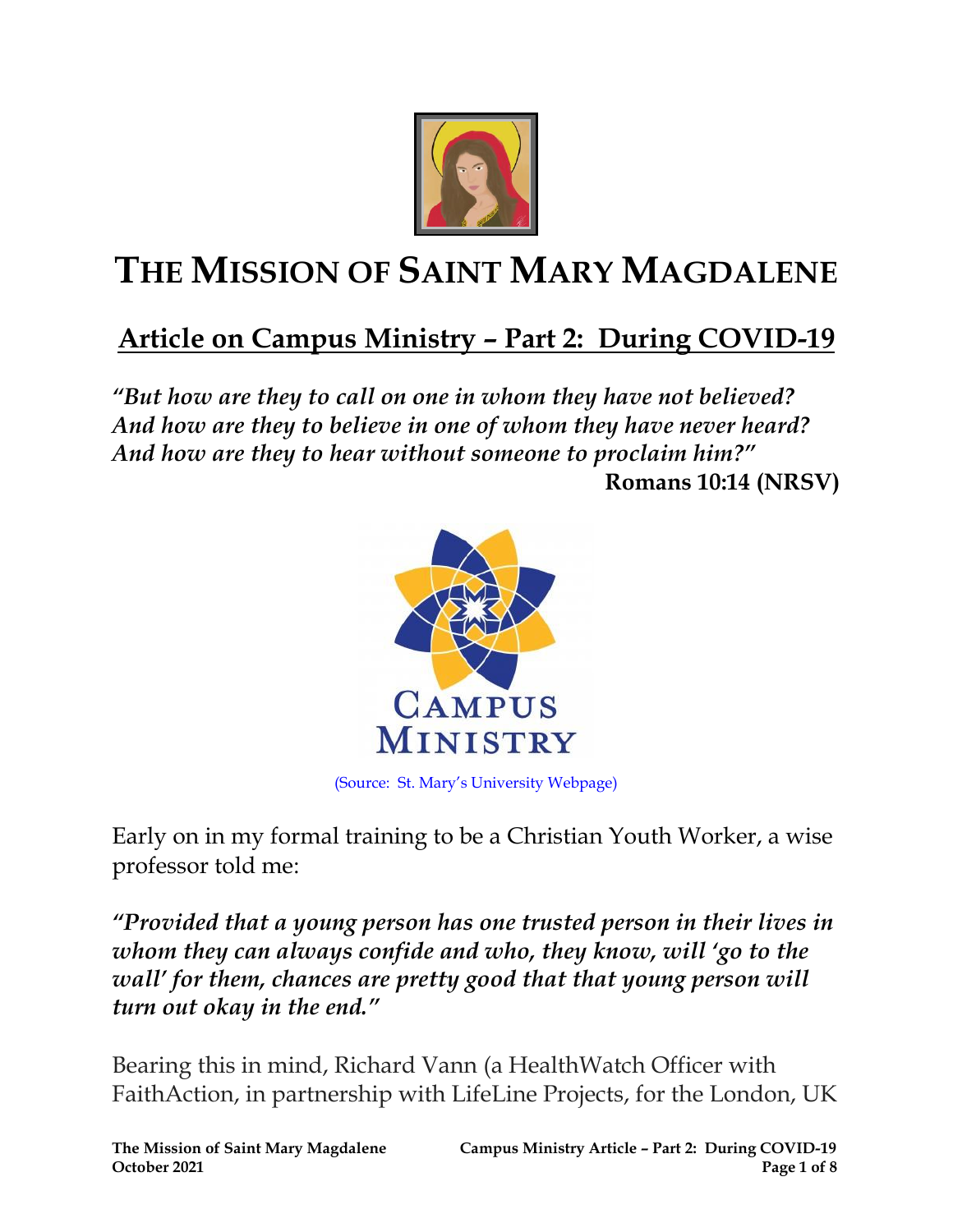Borough of Barking & Dagenham) notes in his March 21, 2019 blog, "Why Young People Need Trusted Adults":

*"Young people will experience many different relationships throughout their teenage years; short lived friendships, ones that have been built on trust over a number of years and ones that will continue to grow throughout their adult lives.*

*"However, life in their final years at school, college or sixth form tend to be periods of transition,* **preparing** *them for what is next. This can often look like a series of monumental changes which leads them to evaluate the existing relationships that they have as they embark on something new.*

*"At this time, it is paramount that they have at least one strong relationship. This should be someone they trust, somebody who is more experienced and somebody who's heart is in the right place for them.*

*"HealthWatch Barking & Dagenham met with 138 students from a local school, college and university with the focus of discussing Mental Health & Wellbeing.*

*"… 60% (***of respondents***) indicated that the most important people and influence in their lives was their families, with guidance and a sense of safety being the main form of support that young people indicated they benefited from.*

*"… Overall, having someone to speak to about all the different aspects of life is something that is really necessary for young people. Building trust can be hard, but it is down to those who have hearts for young people such as parents, teachers, faith groups and youth leaders to make a way and allow for this opportunity – as it is* **key** *for* **their** *development into adult life."*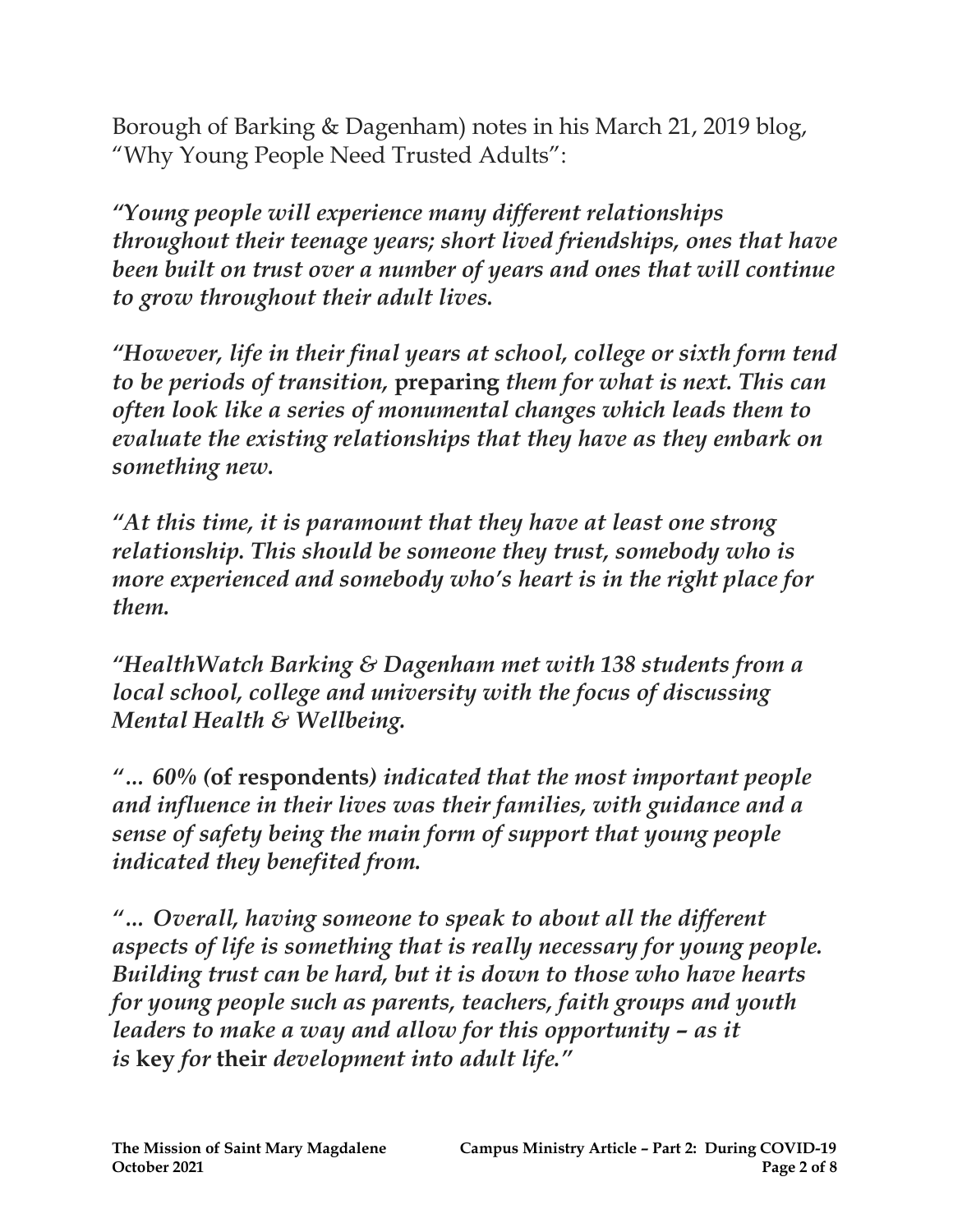

(Source: <https://www.faithaction.net/blog/2019/03/21/why-young-people-need-trusted-adults/>)

As alluded to in the first installment of this three-part series (in the Trinity 2021 edition of the "Anglican Catholic Chronicle"), the mission of any viable and effective campus ministry should be something like:

*"To build relationships with youth with the intent of reaching and discipling them for Jesus Christ, nurturing them as they build significant relationships with each other and with Jesus Christ, while motivating and equipping them to be active followers and disciples able to minister in relevant ways in their world."*

And to achieve this, the objectives for such a ministry should entail:

- **Meeting with young people, getting to know them, and, hopefully, building a healthy relationship with them – one based on trust and respect. (Please note: this particular step can take a very long time and may not always be successful.)**
- **(Eventually) introducing young people to Jesus Christ – if they do not already know Him – and giving direction on how to have a personal, saving relationship with Him.**
- **Equipping young people for Christian Ministry through teaching, discipling, and leadership development.**
- **Providing young people with opportunities for service within their church, in their community, and in the world.**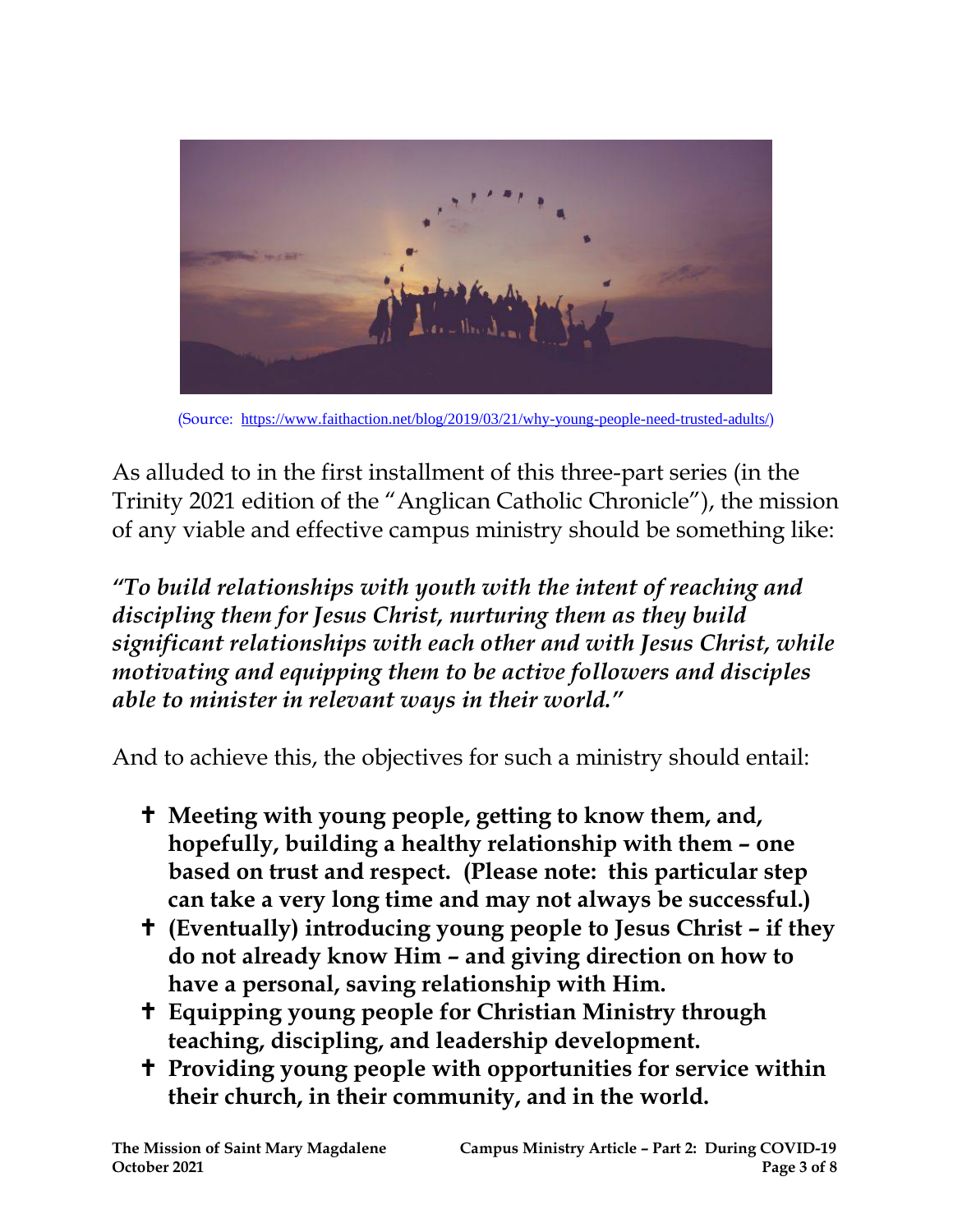## **Offering encouragement to parents, school administration, and staff by establishing and maintaining a "Contacting Ministry" with them in order to build community and to help them better understand, and relate to, the young person (or persons).**

All of which, as previously mentioned, takes prayer – LOTS of prayer.

To be sure, such an undertaking is daunting at the best of times; however, the arrival of the COVID-19 pandemic in earnest across Canada magnified the difficulty immeasurably, with the immediate closing down of all Alberta university campuses, including St. Mary's in Calgary, to most administration and staff – and all students – effective Thursday, March 12, 2020. (Alberta campuses did not open again to the wider university community until Tuesday, September 7, 2021.) During these nearly 18 months, all St. Mary's University classes and Community Masses (which were, given the circumstances, only sporadically offered) were relegated to being delivered on-line; in addition, all science labs were closed. Moreover, most damagingly, no social events or gatherings whatsoever were permitted on campus.



(St. Mary's University parking lot during COVID-19; Source: ADE Archives)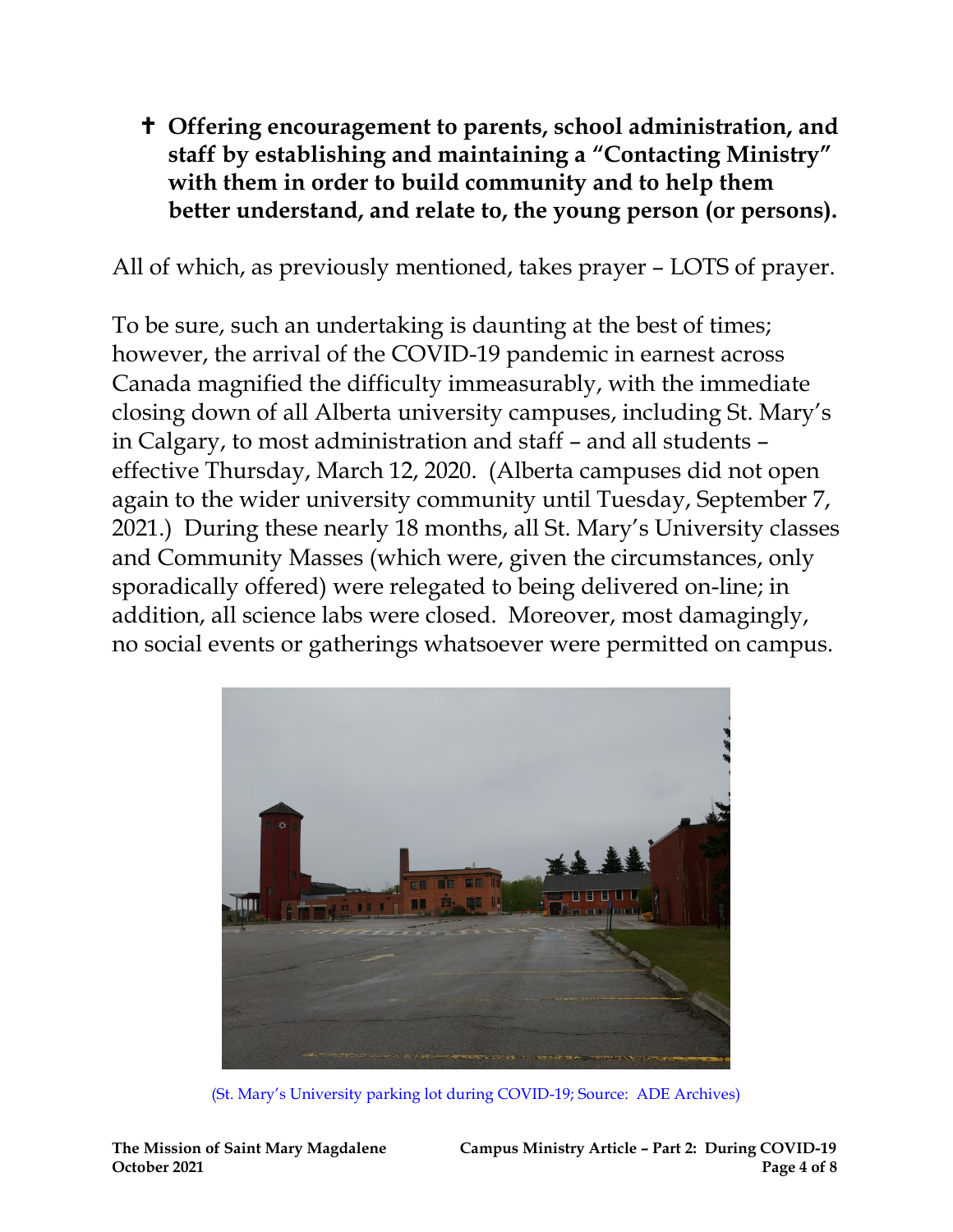To say that this once-in-a-century catastrophe had a detrimental effect on the spiritual, emotional, and physical health of students, staff, and administration at St. Mary's University (as well as at other universities and high schools across Canada) would be putting it mildly. While relatively few cases of COVID-19 ended up being reported among the St. Mary's community, rates of anxiety and depression (not to mention spiritual "backsliding"), skyrocketed alarmingly over time.

Many St. Mary's students, who did not adjust well to the on-line format for classes and lack of face-to-face social contact with their peers, saw their mood and enthusiasm decline precipitously to the point that:

## *T* their grades plummeted; **they switched programs or schools; or they quit classes altogether.**

Likewise, several disillusioned faculty and administrative staff sought and found employment elsewhere, causing those "left behind" to feel more and more abandoned – and alone. **To say the least, those 544 days were very dark indeed.**

Even so, those directly involved in Campus Ministry at St. Mary's, most notably the:

- **Pastoral Ministry Faculty Advisor;**
- **Director of Campus Ministry;**
- **Campus Ministry Student Assistant;**
- **student leaders; and**
- **concerned clergy,**

remained in close contact with one another, and prayerfully strove to keep the remaining students, administration, and staff motivated and "in touch" (especially during the first lockdown year) through: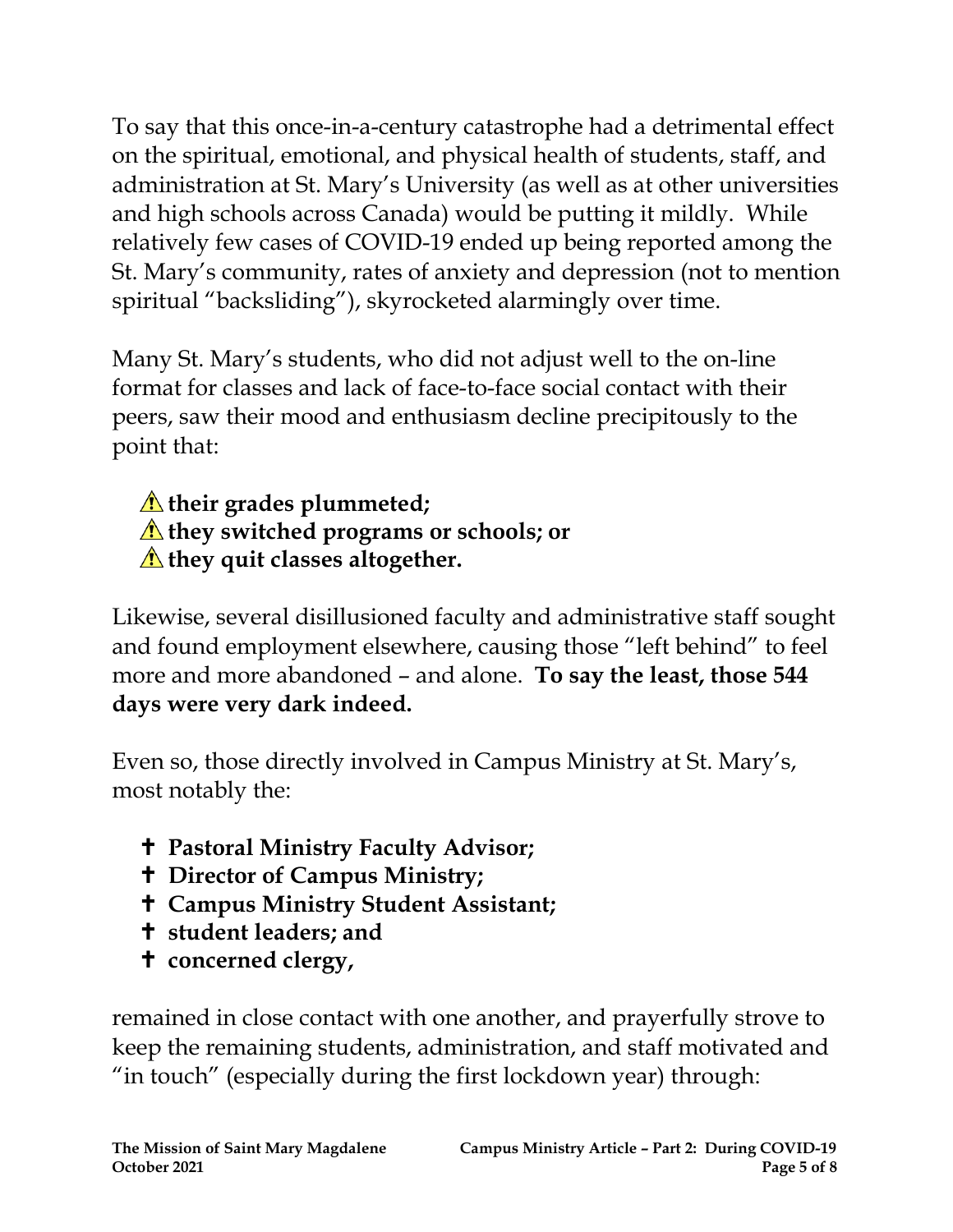- **social media (most notably, Instagram, TikTok, Snapchat, Discord, Facebook, and YouTube);**
- **on-line individual and group meetings, including the celebration of Community Masses and other services, when possible (using Zoom, FaceTime, Skype, Duo, or Google Teams);**
- **frequent texting and emailing;**
- **regularly updated university and church websites;**
- **telephone conversations; and**
- **(even) "old-fashioned" card and letter writing.**

In short, anything was used to stay "plugged in" with each other.

Eventually, as social restrictions began to be lifted, sorely needed "live" celebrations of the Mass in the previously empty St. Mary's Student Association Building were conducted (using masks and proper social distancing, as required); also, off-campus events such as campfires and get-togethers at local restaurants were organized.



(Source: St. Mary's University Communications)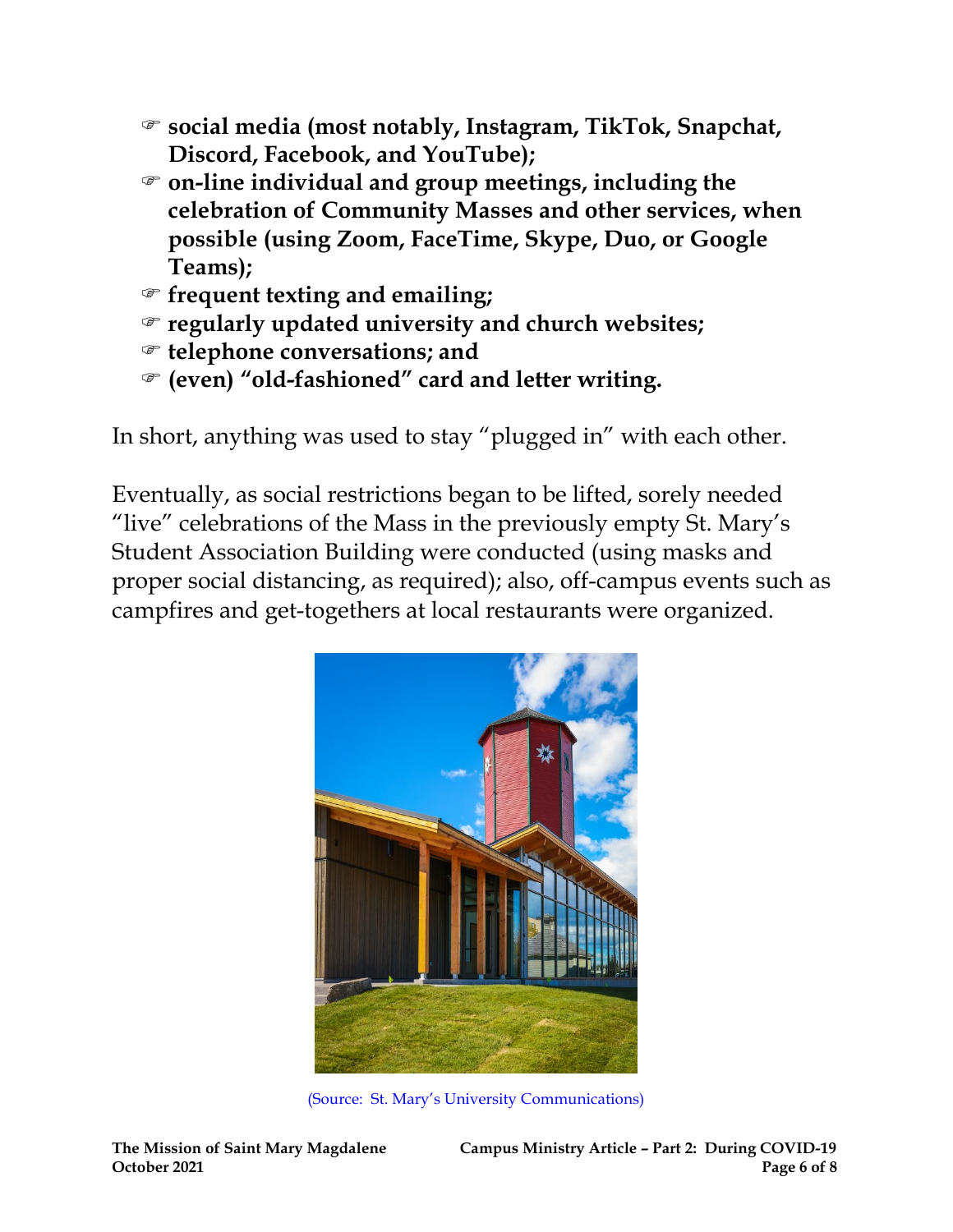What was of paramount importance throughout this time is that someone who genuinely cared was readily available and willing to meet one-on-one with those – young and "not-so-young" alike – who were either struggling to cope or who "just wanted to talk about stuff," for as Richard Vann stressed at the beginning of this article:

*"… having someone to speak to about all the different aspects of life is something that is really necessary for young people … it is down to those who have hearts for young people such as parents, teachers, faith groups and youth leaders to make a way and allow for this opportunity …"*

Realizing that we're all in this together, and that, as my sage professor once counselled:

*"Provided that a young person has one trusted person in their lives in whom they can always confide and who, they know, will 'go to the wall' for them, chances are pretty good that that young person will turn out okay in the end."*



(Source: St. Mary's University Communications)